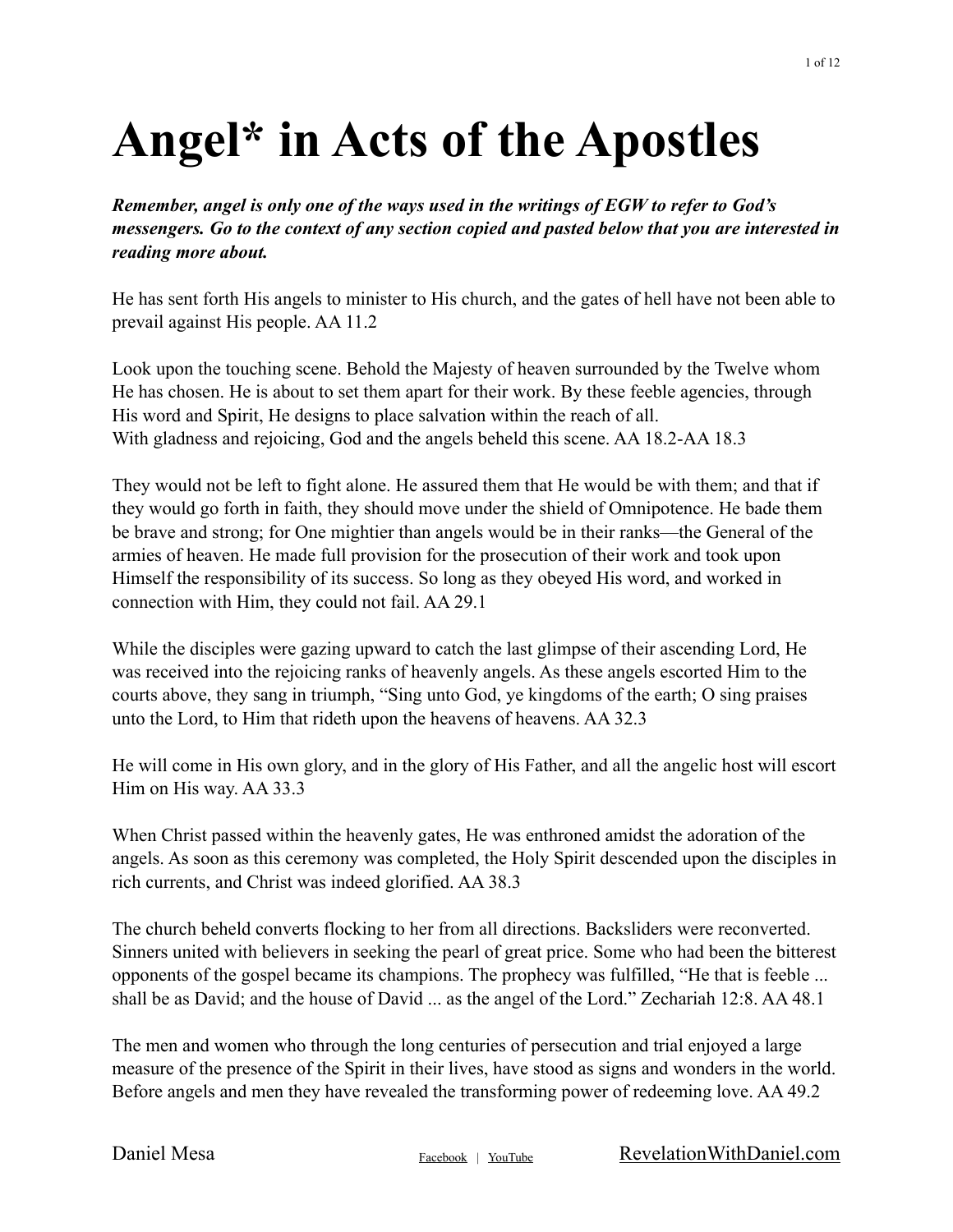As the chariot of angels received Him, His words had come to them, "Lo, I am with you alway, even unto the end." Matthew 28:20. AA 65.1

The God of heaven, the mighty Ruler of the universe, took the matter of the imprisonment of the disciples into His own hands, for men were warring against His work. By night the angel of the Lord opened the prison doors and said to the disciples, "Go, stand and speak in the temple to the people all the words of this life." AA 79.2

When Peter and John appeared among the believers and recounted how the angel had led them directly through the band of soldiers guarding the prison, bidding them resume the work that had been interrupted, the brethren were filled with amazement and joy. AA 80.1

Christ had said when He was with them, "Take heed to yourselves: for they shall deliver you up to councils." Mark 13:9. By sending an angel to deliver them, God had given them a token of His love and an assurance of His presence. It was now their part to suffer for the sake of the One whose gospel they were preaching. AA 81.3

Behold, ye have filled Jerusalem with your doctrine, and intend to bring this Man's blood upon us," Peter answered, "We ought to obey God rather than men." It was an angel from heaven who delivered them from prison and bade them teach in the temple. In following his directions they were obeying the divine command, and this they must continue to do at whatever cost to themselves. AA 81.4

Only as they were united with Christ could the disciples hope to have the accompanying power of the Holy Spirit and the co-operation of angels of heaven. With the help of these divine agencies they would present before the world a united front and would be victorious in the conflict they were compelled to wage unceasingly against the powers of darkness. As they should continue to labor unitedly, heavenly messengers would go before them, opening the way; hearts would be prepared for the reception of truth, and many would be won to Christ. AA 90.2

As Stephen stood face to face with his judges to answer to the charge of blasphemy, a holy radiance shone upon his countenance, and "all that sat in the council, looking steadfastly on him, saw his face as it had been the face of an angel." Many who beheld this light trembled and veiled their faces, but the stubborn unbelief and prejudice of the rulers did not waver. AA 99.1

Which of the prophets have not your fathers persecuted? and they have slain them which showed before of the coming of the Just One; of whom ye have been now the betrayers and murderers: who have received the law by the disposition of angels, and have not kept it." At this, priests and rulers were beside themselves with anger. Acting more like beasts of prey than human beings, they rushed upon Stephen, gnashing their teeth. In the cruel faces about him the prisoner read his fate; but he did not waver. For him the fear of death was gone. For him the enraged priests and the excited mob had no terror. AA 100.2-AA 100.3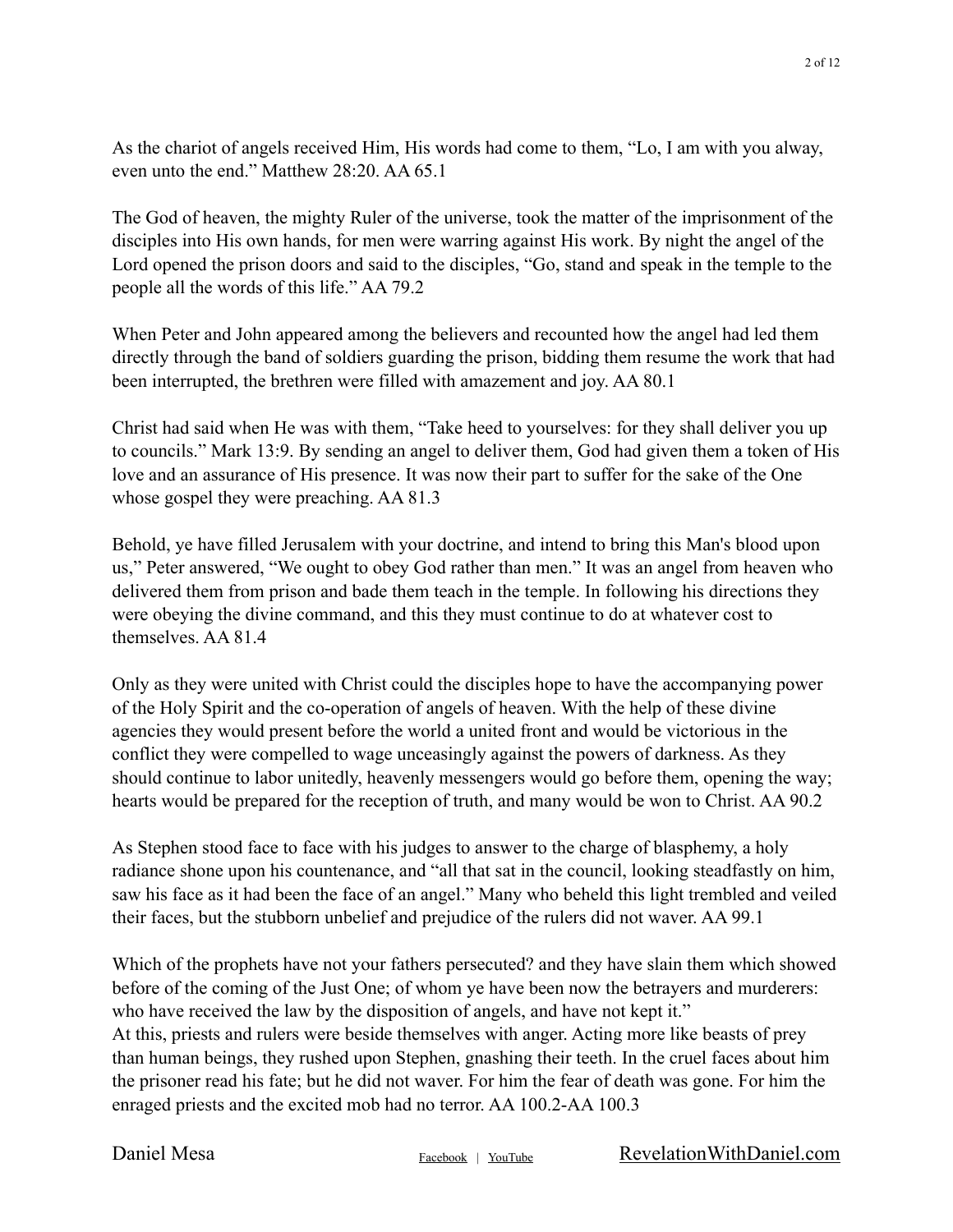This Ethiopian was a man of good standing and of wide influence. God saw that when converted he would give others the light he had received and would exert a strong influence in favor of the gospel. Angels of God were attending this seeker for light, and he was being drawn to the Saviour. By the ministration of the Holy Spirit the Lord brought him into touch with one who could lead him to the light. AA 107.3

An angel guided Philip to the one who was seeking for light and who was ready to receive the gospel, and today angels will guide the footsteps of those workers who will allow the Holy Spirit to sanctify their tongues and refine and ennoble their hearts. The angel sent to Philip could himself have done the work for the Ethiopian, but this is not God's way of working. It is His plan that men are to work for their fellow men. AA 109.2

The Saviour had spoken to Saul through Stephen, whose clear reasoning could not be controverted. The learned Jew had seen the face of the martyr reflecting the light of Christ's glory—appearing as if "it had been the face of an angel." Acts 6:15. He had witnessed Stephen's forbearance toward his enemies and his forgiveness of them. AA 116.2

While Saul in solitude at the house of Judas continued in prayer and supplication, the Lord appeared in vision to "a certain disciple at Damascus, named Ananias," telling him that Saul of Tarsus was praying and in need of help. "Arise, and go into the street which is called Straight," the heavenly messenger said, "and inquire in the house of Judas for one called Saul, of Tarsus: for, behold, he prayeth, and hath seen in a vision a man named Ananias coming in, and putting his hand on him, that he might receive his sight."

Ananias could scarcely credit the words of the angel; for the reports of Saul's bitter persecution of the saints at Jerusalem had spread far and wide. He presumed to expostulate: "Lord, I have heard by many of this man, how much evil he hath done to Thy saints at Jerusalem: and here he hath authority from the chief priests to bind all that call on Thy name." But the command was imperative: "Go thy way: for he is a chosen vessel unto Me, to bear My name before the Gentiles, and kings, and the children of Israel."

Obedient to the direction of the angel, Ananias sought out the man who had but recently breathed out threatenings against all who believed on the name of Jesus; and putting his hands on the head of the penitent sufferer, he said, "Brother Saul, the Lord, even Jesus, that appeared unto thee in the way as thou camest, hath sent me... AA 121.2-AA 121.4

The angel appeared to Cornelius while he was at prayer. As the centurion heard himself addressed by name, he was afraid, yet he knew that the messenger had come from God, and he said, "What is it, Lord?" The angel answered, "Thy prayers and thine alms are come up for a memorial before God. And now send men to Joppa, and call for one Simon, whose surname is Peter: he lodgeth with one Simon a tanner, whose house is by the seaside." AA 133.3

"Send men to Joppa, and call for one Simon." Thus God gave evidence of His regard for the gospel ministry and for His organized church. The angel was not commissioned to tell Cornelius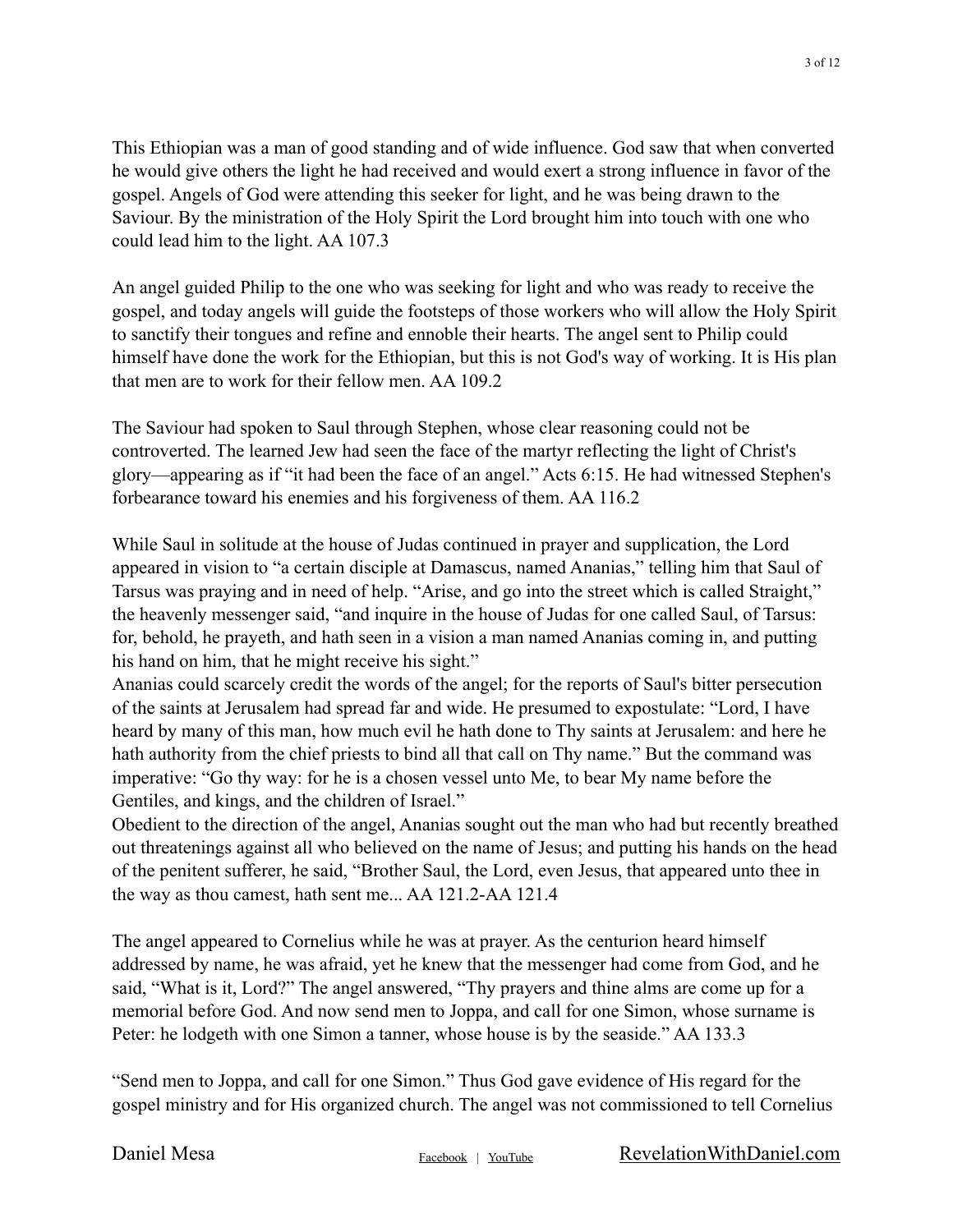the story of the cross. A man subject, even as the centurion himself, to human frailties and temptations, was to be the one to tell him of the crucified and risen Saviour. AA 134.1

As His representatives among men, God does not choose angels who have never fallen, but human beings, men of like passions with those they seek to save. Christ took humanity that He might reach humanity. A divine-human Saviour was needed to bring salvation to the world. And to men and women has been committed the sacred trust of making known "the unsearchable riches of Christ." Ephesians 3:8. AA 134.2

Cornelius was gladly obedient to the vision. When the angel had gone, the centurion "called two of his household servants, and a devout soldier of them that waited on him continually; and when he had declared all these things unto them, he sent them to Joppa." The angel, after his interview with Cornelius, went to Peter, in Joppa. AA 134.4-AA 135.1

They told him of their singular errand, saying, "Cornelius the centurion, a just man, and one that feareth God, and of good report among all the nation of the Jews, was warned from God by a holy angel to send for thee into his house, and to hear words of thee." AA 137.1

Cornelius then related his experience and the words of the angel, saying in conclusion, "Immediately therefore I sent to thee; and thou hast well done that thou art come. Now therefore are we all here present before God, to hear all things that are commanded thee of God." AA 138.3

The day of Peter's execution was at last appointed, but still the prayers of the believers ascended to heaven; and while all their energies and sympathies were called out in fervent appeals for help, angels of God were watching over the imprisoned apostle. AA 145.3

It is the last night before the proposed execution. A mighty angel is sent from heaven to rescue Peter. The strong gates that shut in the saint of God open without the aid of human hands. The angel of the Most High passes through, and the gates close noiselessly behind him. He enters the cell, and there lies Peter, sleeping the peaceful sleep of perfect trust.

The light that surrounds the angel fills the cell, but does not rouse the apostle. Not until he feels the touch of the angel's hand and hears a voice saying, "Arise up quickly," does he awaken sufficiently to see his cell illuminated by the light of heaven, and an angel of great glory standing before him. Mechanically he obeys the word spoken to him, and as in rising he lifts his hands he is dimly conscious that the chains have fallen from his wrists.

Again the voice of the heavenly messenger bids him, "Gird thyself, and bind on thy sandals," and again Peter mechanically obeys, keeping his wondering gaze riveted upon his visitor and believing himself to be dreaming or in a vision. Once more the angel commands, "Cast thy garment about thee, and follow me." He moves toward the door, followed by the usually talkative Peter, now dumb from amazement. They step over the guard and reach the heavily bolted door, which of its own accord swings open and closes again immediately, while the guards within and without are motionless at their post.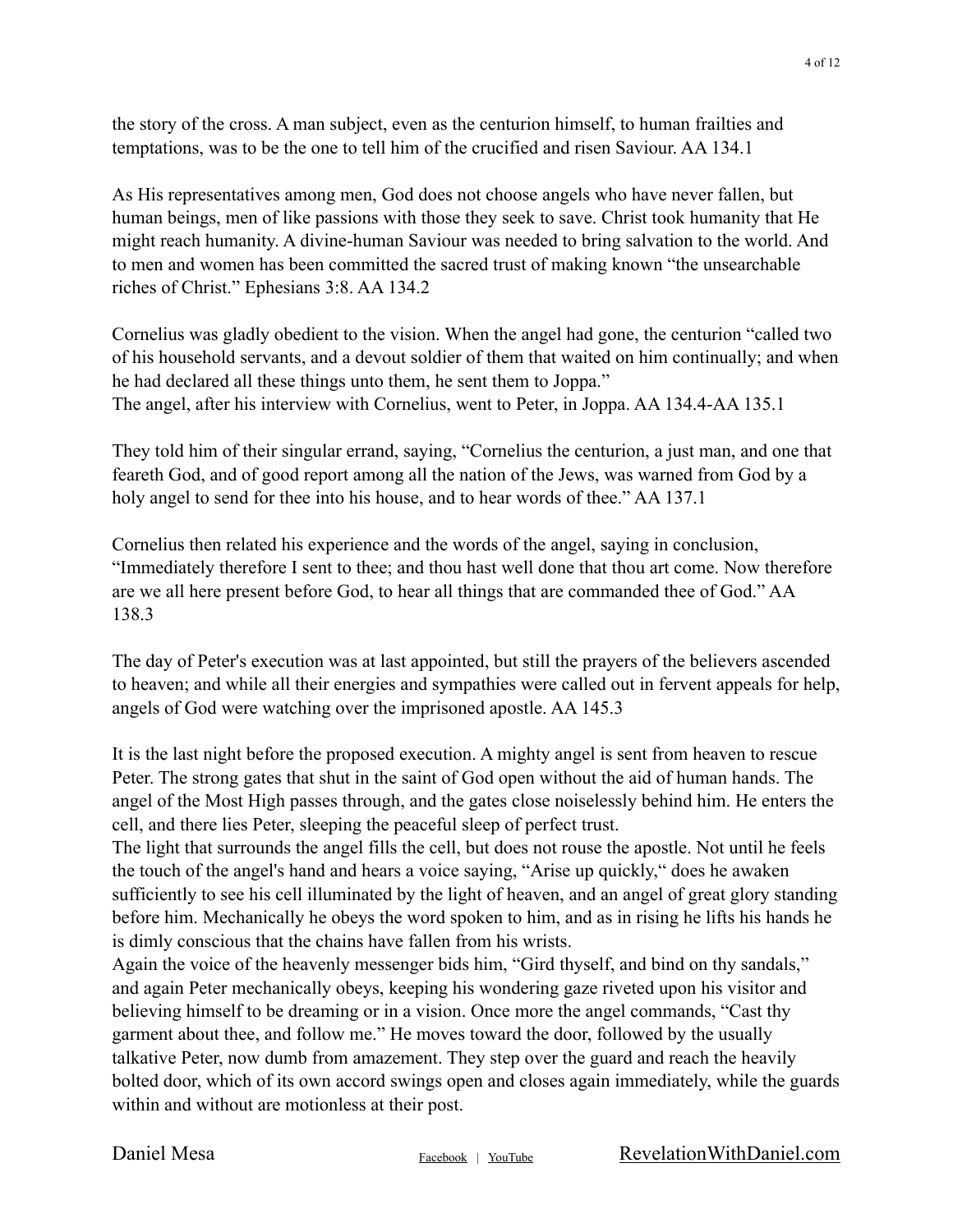The second door, also guarded within and without, is reached. It opens as did the first, with no creaking of hinges or rattling of iron bolts. They pass through, and it closes again as noiselessly. In the same way they pass through the third gateway and find themselves in the open street. No word is spoken; there is no sound of footsteps. The angel glides on in front, encircled by a light of dazzling brightness, and Peter, bewildered, and still believing himself to be in a dream, follows his deliverer. Thus they pass on through one street, and then, the mission of the angel being accomplished, he suddenly disappears. AA 146.2-AA 147.2

He realized that his freedom was no delusion, no dream or vision, but a blessed reality. On the morrow he was to have been led forth to die; but, lo, an angel had delivered him from prison and from death. "And when Peter was come to himself, he said, Now I know of a surety, that the Lord hath sent His angel, and hath delivered me out of the hand of Herod, and from all the expectation of the people of the Jews."

The apostle made his way at once to the house where his brethren were assembled and where they were at that moment engaged in earnest prayer for him. "As Peter knocked at the door of the gate, a damsel came to hearken, named Rhoda. And when she knew Peter's voice, she opened not the gate for gladness, but ran in, and told how Peter stood before the gate. And they said unto her, Thou art mad. But she constantly affirmed that it was even so. Then said they, It is his angel. "But Peter continued knocking: and when they had opened the door, and saw him, they were astonished. But he, beckoning unto them with the hand to hold their peace, declared unto them how the Lord had brought him out of the prison." AA 148.1-AA 148.3

The same angel who had come from the royal courts to rescue Peter, had been the messenger of wrath and judgment to Herod. The angel smote Peter to arouse him from slumber; it was with a different stroke that he smote the wicked king, laying low his pride and bringing upon him the punishment of the Almighty. Herod died in great agony of mind and body, under the retributive judgment of God. AA 152.1

The experience of Philip, directed by an angel from heaven to go to the place where he met one seeking for truth; of Cornelius, visited by an angel with a message from God; of Peter, in prison and condemned to death, led by an angel forth to safety—all show the closeness of the connection between heaven and earth.

To the worker for God the record of these angel visits should bring strength and courage. Today, as verily as in the days of the apostles, heavenly messengers are passing through the length and breadth of the land, seeking to comfort the sorrowing, to protect the impenitent, to win the hearts of men to Christ. We cannot see them personally; nevertheless they are with us, guiding, directing, protecting.

Heaven is brought near to earth by that mystic ladder, the base of which is firmly planted on the earth, while the topmost round reaches the throne of the Infinite. Angels are constantly ascending and descending this ladder of shining brightness, bearing the prayers of the needy and distressed to the Father above, and bringing blessing and hope, courage and help, to the children of men. These angels of light create a heavenly atmosphere about the soul, lifting us toward the unseen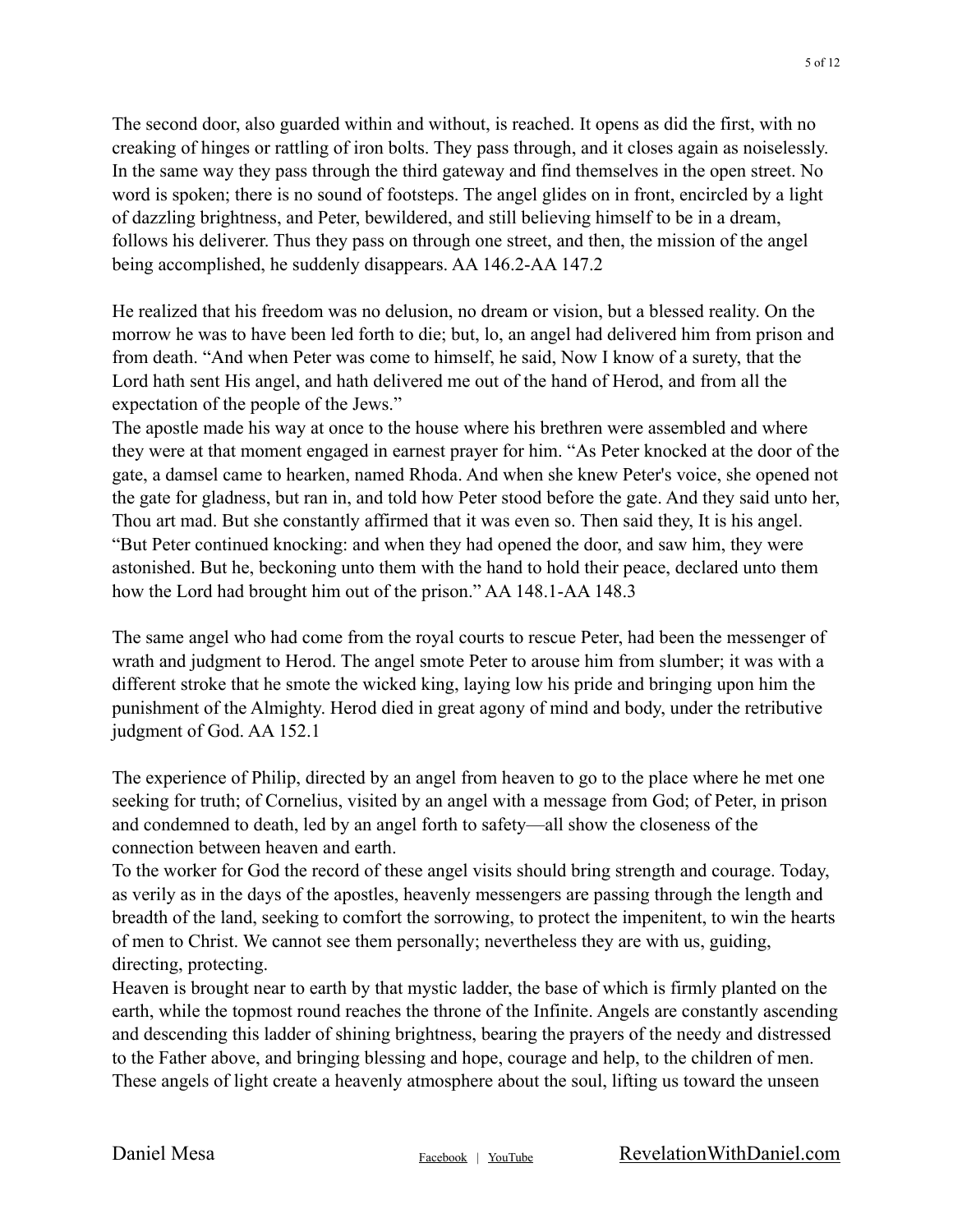and the eternal. We cannot behold their forms with our natural sight; only by spiritual vision can we discern heavenly things. The spiritual ear alone can hear the harmony of heavenly voices. "The angel of the Lord encampeth round about them that fear Him, and delivereth them." Psalm 34:7. God commissions His angels to save His chosen ones from calamity, to guard them from "the pestilence that walketh in darkness" and "the destruction that wasteth at noonday." Psalm 91:6. Again and again have angels talked with men as a man speaketh with a friend, and led them to places of security. Again and again have the encouraging words of angels renewed the drooping spirits of the faithful and, carrying their minds above the things of earth, caused them to behold by faith the white robes, the crowns, the palm branches of victory, which overcomers will receive when they surround the great white throne.

It is the work of the angels to come close to the tried, the suffering, the tempted. They labor untiringly in behalf of those for whom Christ died. When sinners are led to give themselves to the Saviour, angels bear the tidings heavenward, and there is great rejoicing among the heavenly host. "Joy shall be in heaven over one sinner that repenteth, more than over ninety and nine just persons, which need no repentance." Luke 15:7. A report is borne to heaven of every successful effort on our part to dispel the darkness and to spread abroad the knowledge of Christ. As the deed is recounted before the Father, joy thrills through all the heavenly host.

The principalities and powers of heaven are watching the warfare which, under apparently discouraging circumstances, God's servants are carrying on. New conquests are being achieved, new honors won, as the Christians, rallying round the banner of their Redeemer, go forth to fight the good fight of faith. All the heavenly angels are at the service of the humble, believing people of God; and as the Lord's army of workers here below sing their songs of praise, the choir above join with them in ascribing praise to God and to His Son.

We need to understand better than we do the mission of the angels. It would be well to remember that every true child of God has the co-operation of heavenly beings. Invisible armies of light and power attend the meek and lowly ones who believe and claim the promises of God. Cherubim and seraphim, and angels that excel in strength, stand at God's right hand, "all ministering spirits, sent forth to minister for them who shall be heirs of salvation." Hebrews 1:14. AA 152.3-AA 154.2

The angel that appeared to Ananias had said of Paul, "He is a chosen vessel unto Me, to bear My name before the Gentiles, and kings, and the children of Israel." Acts 9:15. And Paul himself, later in his Christian experience, while praying in the temple at Jerusalem, had been visited by an angel from heaven, who bade him, "Depart: for I will send thee far hence unto the Gentiles." Acts 22:21. AA 159.1

But while men were cruel and vindictive, or criminally negligent of the solemn responsibilities devolving upon them, God had not forgotten to be gracious to His servants. All heaven was interested in the men who were suffering for Christ's sake, and angels were sent to visit the prison. At their tread the earth trembled. The heavily bolted prison doors were thrown open; the chains and fetters fell from the hands and feet of the prisoners; and a bright light flooded the prison. AA 215.1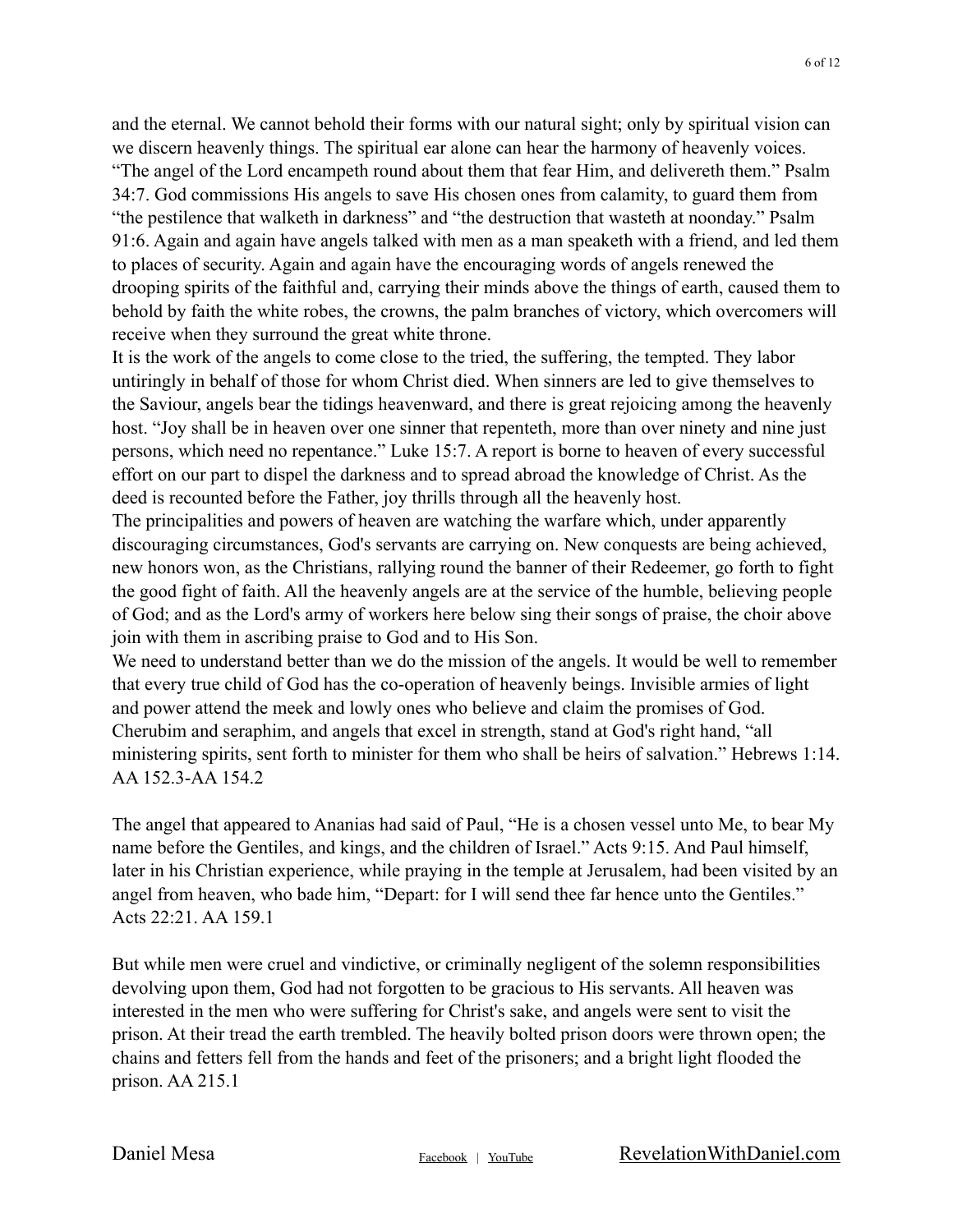Terrible is the struggle that takes place between the forces of good and of evil in important centers where the messengers of truth are called upon to labor. "We wrestle not against flesh and blood," declares Paul, "but against principalities, against powers, against the rulers of the darkness of this world." Ephesians 6:12. Till the close of time there will be a conflict between the church of God and those who are under the control of evil angels. AA 219.1

The minds of the Bereans were not narrowed by prejudice. They were willing to investigate the truthfulness of the doctrines preached by the apostles. They studied the Bible, not from curiosity, but in order that they might learn what had been written concerning the promised Messiah. Daily they searched the inspired records, and as they compared scripture with scripture, heavenly angels were beside them, enlightening their minds and impressing their hearts. AA 231.2

The gospel workers in Corinth realized the terrible dangers threatening the souls of those for whom they were laboring; and it was with a sense of the responsibility resting on them that they presented the truth as it is in Jesus. Clear, plain, and decided was their message—a savor of life unto life, or of death unto death. And not only in their words, but in the daily life, was the gospel revealed. Angels co-operated with them, and the grace and power of God was shown in the conversion of many. "Crispus, the chief ruler of the synagogue, believed on the Lord with all his house; and many of the Corinthians hearing believed, and were baptized." AA 249.1

"We ourselves," he wrote, "glory in you in the churches of God for your patience and faith in all your persecutions and tribulations that ye endure: ... and to you who are troubled rest with us, when the Lord Jesus shall be revealed from heaven with His mighty angels, in flaming fire taking vengeance on them that know not God, and that obey not the gospel of our Lord Jesus Christ: who shall be punished with everlasting destruction from the presence of the Lord, and from the glory of His power. AA 264.3

The propensities that control the natural heart must be subdued by the grace of Christ before fallen man is fitted to enter heaven and enjoy the society of the pure, holy angels. AA 273.2

Through spiritualism many of the sick, the bereaved, the curious, are communicating with evil spirits. All who venture to do this are on dangerous ground. The word of truth declares how God regards them. In ancient times He pronounced a stern judgment on a king who had sent for counsel to a heathen oracle: "Is it not because there is not a God in Israel, that ye go to inquire of Baal-zebub the god of Ekron? Now therefore thus saith the Lord, Thou shalt not come down from that bed on which thou art gone up, but shalt surely die." 2 Kings 1:3, 4. The magicians of heathen times have their counterpart in the spiritualistic mediums, the clairvoyants, and the fortune-tellers of today. The mystic voices that spoke at Endor and at Ephesus are still by their lying words misleading the children of men. Could the veil be lifted from before our eyes, we should see evil angels employing all their arts to deceive and to destroy. Wherever an influence is exerted to cause men to forget God, there Satan is exercising his bewitching power. When men yield to his influence, ere they are aware the mind is bewildered and the soul polluted. The apostle's admonition to the Ephesian church should be

Daniel Mesa [Facebook](http://Facebook.com/RevelationWithDaniel) | [YouTube](https://www.youtube.com/revelationwithdaniel) [RevelationWithDaniel.com](http://RevelationWithDaniel.com)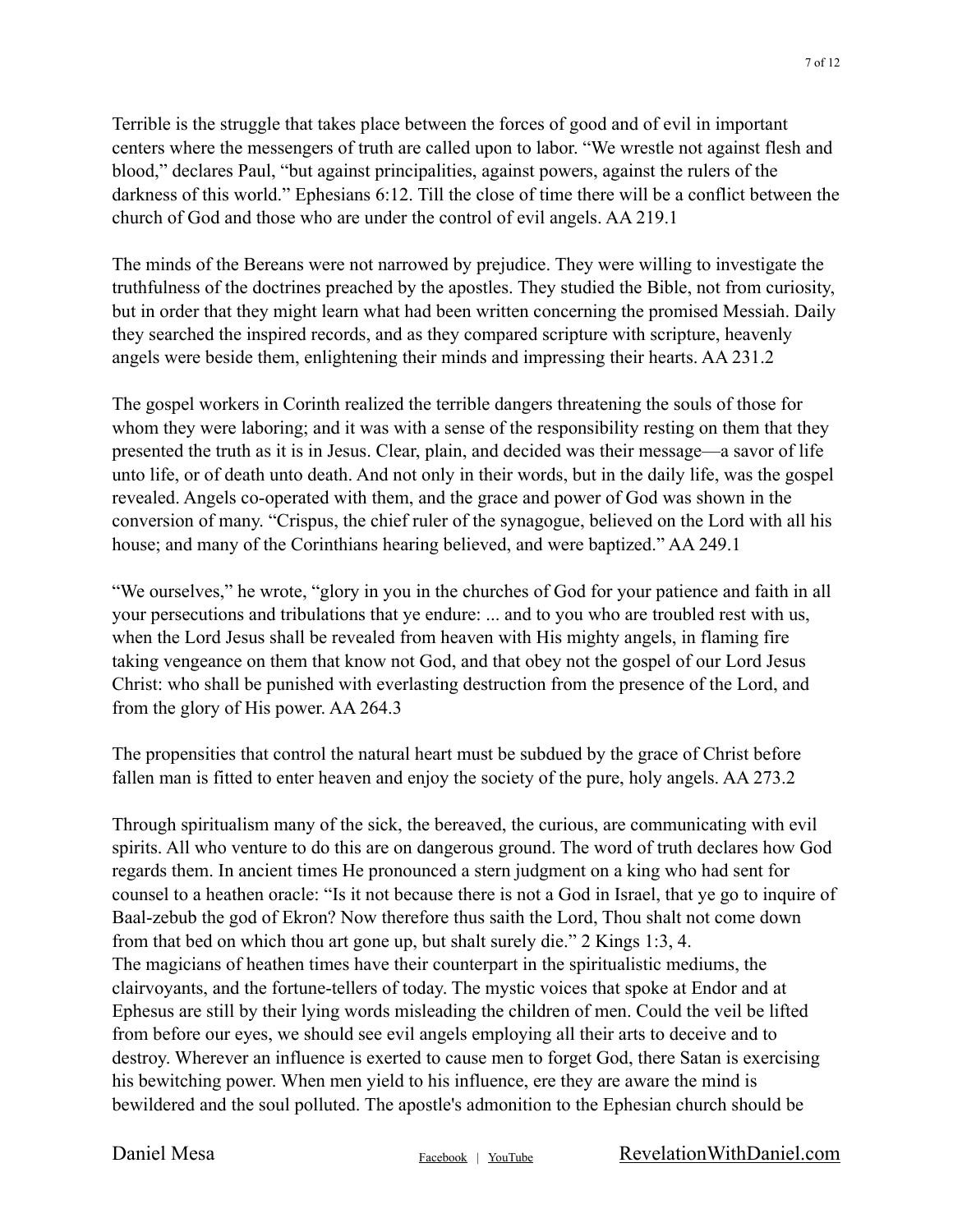heeded by the people of God today: "Have no fellowship with the unfruitful works of darkness, but rather reprove them." Ephesians 5:11. AA 290.1-AA 290.2

A report of this speech was rapidly circulated. "The whole city was filled with confusion." Search was made for Paul, but the apostle was not to be found. His brethren, receiving an intimation of the danger, had hurried him from the place. Angels of God had been sent to guard the apostle; his time to die a martyr's death had not yet come. AA 293.1

The surrender must be complete. Every weak, doubting, struggling soul who yields fully to the Lord is placed in direct touch with agencies that enable him to overcome. Heaven is near to him, and he has the support and help of angels of mercy in every time of trial and need. AA 299.1

To the Corinthian believers who had lost sight of this plain counsel, Paul wrote in no uncertain terms of admonition and rebuke. "Dare any of you," he asked, "having a matter against another, go to law before the unjust, and not before the saints? Do ye not know that the saints shall judge the world? and if the world shall be judged by you, are ye unworthy to judge the smallest matters? Know ye not that we shall judge angels? how much more things that pertain to this life? If then ye have judgments of things pertaining to this life, set them to judge who are least esteemed in the church. I speak to your shame. AA 304.2

Paul set forth the importance of that love which should be cherished by the followers of Christ: "Though I speak with the tongues of men and of angels, and have not charity, I am become as sounding brass, or a tinkling cymbal. AA 318.1

God could have proclaimed His truth through sinless angels, but this is not His plan. He chooses human beings, men compassed with infirmity, as instruments in the working out of His designs. The priceless treasure is placed in earthen vessels. Through men His blessings are to be conveyed to the world. Through them His glory is to shine forth into the darkness of sin. AA 330.2

Point after point Paul lingered over, in order that those who should read his epistle might fully comprehend the wonderful condescension of the Saviour in their behalf. Presenting Christ as He was when equal with God and with Him receiving the homage of the angels, the apostle traced His course until He had reached the lowest depths of humiliation. Paul was convinced that if they could be brought to comprehend the amazing sacrifice made by the Majesty of heaven, all selfishness would be banished from their lives. AA 333.1

When God's messengers recognize their responsibilities toward the needy portions of the Lord's vineyard, and in the spirit of the Master Worker labor untiringly for the conversion of souls, the angels of God will prepare the way before them, and the means necessary for the carrying forward of the work will be provided. Those who are enlightened will give freely to support the work done in their behalf. They will respond liberally to every call for help, and the Spirit of God will move upon their hearts to sustain the Lord's cause not only in the home fields, but in the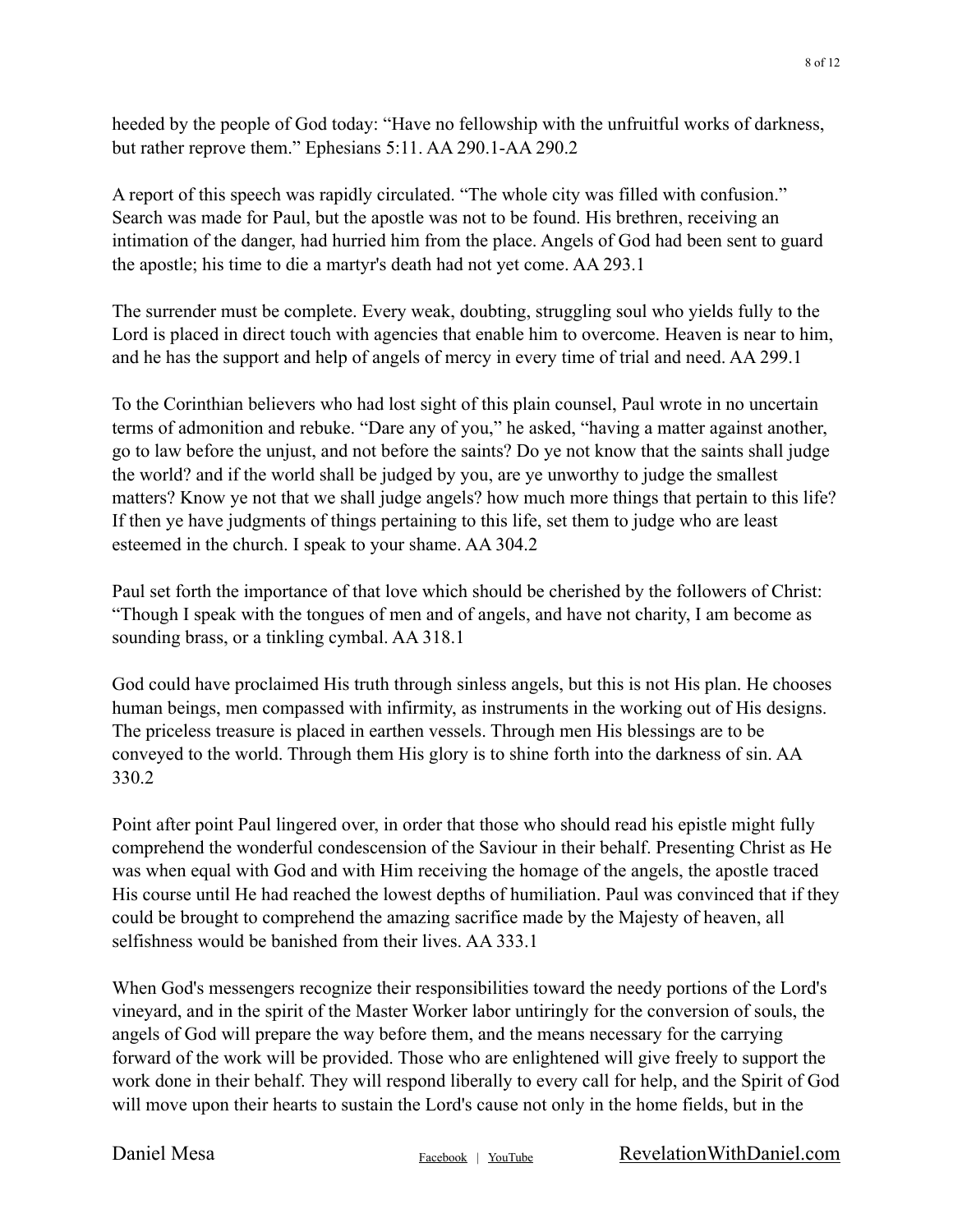regions beyond. Thus strength will come to the working forces in other places, and the work of the Lord will advance in His own appointed way. AA 357.3

"I marvel that ye are so soon removed from Him that called you into the grace of Christ unto another gospel: which is not another; but there be some that trouble you, and would pervert the gospel of Christ. But though we, or an angel from heaven, preach any other gospel unto you than that which we have preached unto you, let him be accursed." Paul's teachings had been in harmony with the Scriptures, and the Holy Spirit had witnessed to his labors; therefore he warned his brethren not to listen to anything that contradicted the truths he had taught them. AA 384.1

In the midst of the tumult the apostle was calm and self-possessed. His mind was stayed upon God, and he knew that angels of heaven were about him. He felt unwilling to leave the temple without making an effort to set the truth before his countrymen. AA 408.1

"And when he had so said, there arose a dissension between the Pharisees and the Sadducees: and the multitude was divided. For the Sadducees say that there is no resurrection, neither angel, nor spirit: but the Pharisees confess both." The two parties began to dispute between themselves, and thus the strength of their opposition against Paul was broken. "The scribes that were of the Pharisees' part arose, and strove, saying, We find no evil in this man: but if a spirit or an angel hath spoken to him, let us not fight against God." AA 411.2

Yet in this man, apparently without friends or wealth or position, and held a prisoner for his faith in the Son of God, all heaven was interested. Angels were his attendants. Had the glory of one of those shining messengers flashed forth, the pomp and pride of royalty would have paled; king and courtiers would have been stricken to the earth, as were the Roman guards at the sepulcher of Christ. AA 434.4

And now I exhort you to be of good cheer: for there shall be no loss of any man's life among you, but of the ship. For there stood by me this night the angel of God, whose I am, and whom I serve, saying, Fear not, Paul; thou must be brought before Caesar: and, lo, God hath given thee all them that sail with thee. AA 443.1

He who would build up a strong, symmetrical character, he who would be a well-balanced Christian, must give all and do all for Christ; for the Redeemer will not accept divided service. Daily he must learn the meaning of self-surrender. He must study the word of God, learning its meaning and obeying its precepts. Thus he may reach the standard of Christian excellence. Day by day God works with him, perfecting the character that is to stand in the time of final test. And day by day the believer is working out before men and angels a sublime experiment, showing what the gospel can do for fallen human beings. AA 483.1

The great purpose that constrained Paul to press forward in the face of hardship and difficulty should lead every Christian worker to consecrate himself wholly to God's service. Worldly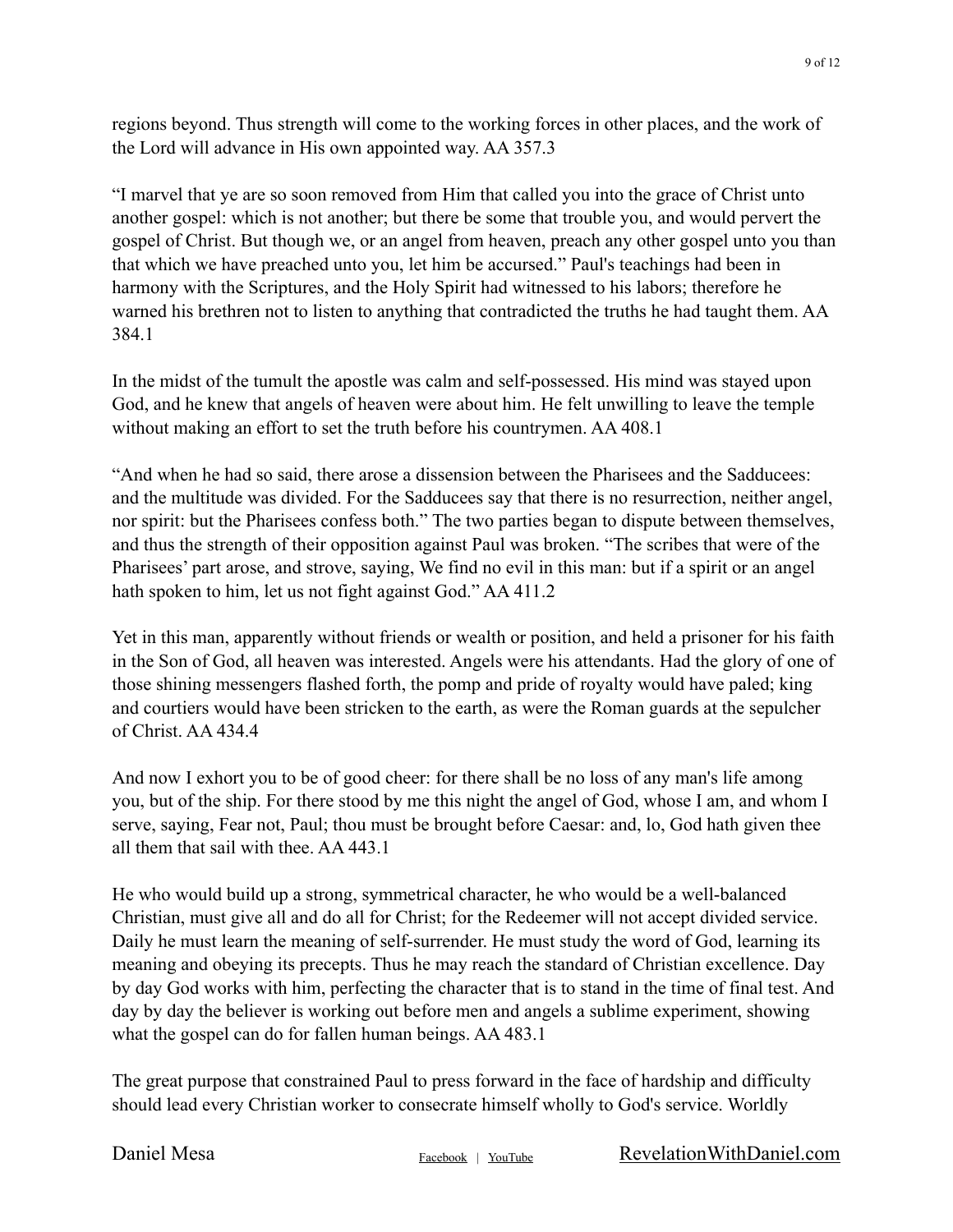attractions will be presented to draw his attentions from the Saviour, but he is to press on toward the goal, showing to the world, to angels, and to men that the hope of seeing the face of God is worth all the effort and sacrifice that the attainment of this hope demands. AA 484.1

By angel messengers, earth is connected with heaven, and all the deeds of men, whether good or evil, are open to the eye of Infinite Justice. AA 494.3

( wow… )

Many who that day looked upon him "saw his face as it had been the face of an angel." Acts 6:15. AA 495.2

The spirit of the true shepherd is one of self-forgetfulness. He loses sight of self in order that he may work the works of God. By the preaching of the word and by personal ministry in the homes of the people, he learns their needs, their sorrows, their trials; and, co-operating with the great Burden Bearer, he shares their afflictions, comforts their distresses, relieves their soul hunger, and wins their hearts to God. In this work the minister is attended by the angels of heaven, and he himself is instructed and enlightened in the truth that maketh wise unto salvation. AA 527.2

It is no part of Christ's mission to compel men to receive Him. It is Satan, and men actuated by his spirit, who seek to compel the conscience. Under a pretense of zeal for righteousness, men who are confederated with evil angels sometimes bring suffering upon their fellow men in order to convert them to their ideas of religion; but Christ is ever showing mercy, ever seeking to win by the revealing of His love. He can admit no rival in the soul, nor accept of partial service; but He desires only voluntary service, the willing surrender of the heart under the constraint of love. AA 541.1

Let the recording angels write the history of the holy struggles and conflicts of the people of God; let them record their prayers and tears; but let not God be dishonored by the declaration from human lips, "I am sinless; I am holy." Sanctified lips will never give utterance to such presumptuous words. AA 561.3

The apostle Paul had been caught up to the third heaven and had seen and heard things that could not be uttered, and yet his unassuming statement is: "Not as though I had already attained, either were already perfect: but I follow after." Philippians 3:12. Let the angels of heaven write of Paul's victories in fighting the good fight of faith. Let heaven rejoice in his steadfast tread heavenward, and that, keeping the prize in view, he counts every other consideration dross. Angels rejoice to tell his triumphs, but Paul makes no boast of his attainments. The attitude of Paul is the attitude that every follower of Christ should take as he urges his way onward in the strife for the immortal crown. AA 562.1

John was cast into a caldron of boiling oil; but the Lord preserved the life of His faithful servant, even as He preserved the three Hebrews in the fiery furnace. As the words were spoken, Thus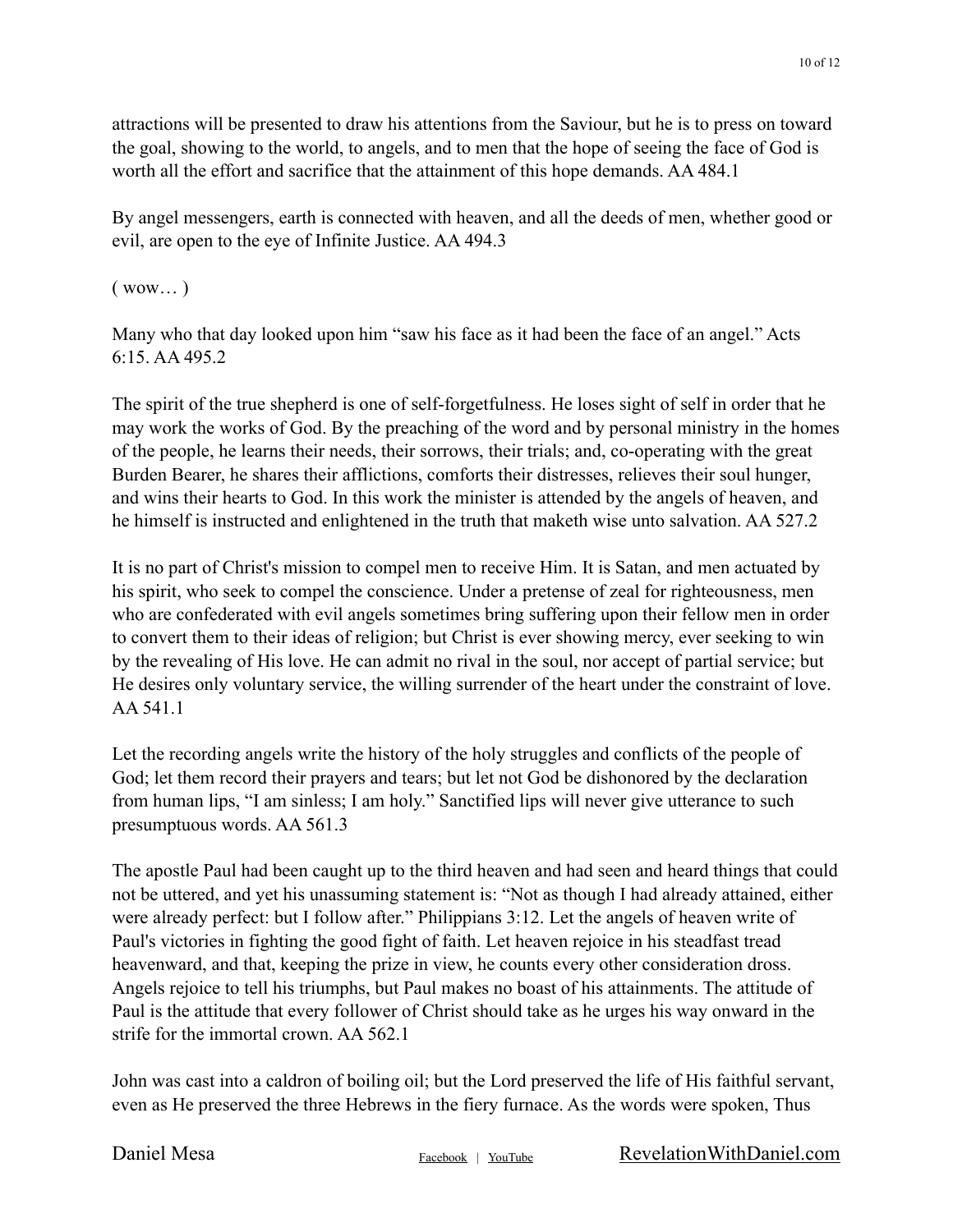perish all who believe in that deceiver, Jesus Christ of Nazareth, John declared, My Master patiently submitted to all that Satan and his angels could devise to humiliate and torture Him. He gave His life to save the world. I am honored in being permitted to suffer for His sake. I am a weak, sinful man. Christ was holy, harmless, undefiled. He did no sin, neither was guile found in His mouth. AA 570.1

Patmos, a barren, rocky island in the Aegean Sea, had been chosen by the Roman government as a place of banishment for criminals; but to the servant of God this gloomy abode became the gate of heaven. Here, shut away from the busy scenes of life, and from the active labors of former years, he had the companionship of God and Christ and the heavenly angels, and from them he received instruction for the church for all future time. The events that would take place in the closing scenes of this earth's history were outlined before him; and there he wrote out the visions he received from God. When his voice could no longer testify to the One whom he loved and served, the messages given him on that barren coast were to go forth as a lamp that burneth, declaring the sure purpose of the Lord concerning every nation on the earth. AA 570.4

Jesus does not present to His followers the hope of attaining earthly glory and riches, of living a life free from trial. Instead He calls upon them to follow Him in the path of self-denial and reproach. He who came to redeem the world was opposed by the united forces of evil. In an unpitying confederacy, evil men and evil angels arrayed themselves against the Prince of Peace. His every word and act revealed divine compassion, and His unlikeness to the world provoked the bitterest hostility. AA 576.1

John was strengthened to live in the presence of his glorified Lord. Then before his wondering vision were opened the glories of heaven. He was permitted to see the throne of God and, looking beyond the conflicts of earth, to behold the white-robed throng of the redeemed. He heard the music of the heavenly angels and the triumphant songs of those who had overcome by the blood of the Lamb and the word of their testimony. In the revelation given to him there was unfolded scene after scene of thrilling interest in the experience of the people of God, and the history of the church foretold to the very close of time. In figures and symbols, subjects of vast importance were presented to John, which he was to record, that the people of God living in his age and in future ages might have an intelligent understanding of the perils and conflicts before them. AA 582.3

The angel commanded, "But thou, O Daniel, shut up the words, and seal the book, even to the time of the end." Daniel 12:4. AA 585.1

The seven stars are the angels of the seven churches: and the seven candlesticks which thou sawest are the seven churches." Revelation 1:11, 18-20. AA 585.2

"He that overcometh, the same shall be clothed in white raiment; and I will not blot out his name out of the book of life, but I will confess his name before My Father, and before His angels." 3:5 AA 588.2

Daniel Mesa [Facebook](http://Facebook.com/RevelationWithDaniel) | [YouTube](https://www.youtube.com/revelationwithdaniel) [RevelationWithDaniel.com](http://RevelationWithDaniel.com)